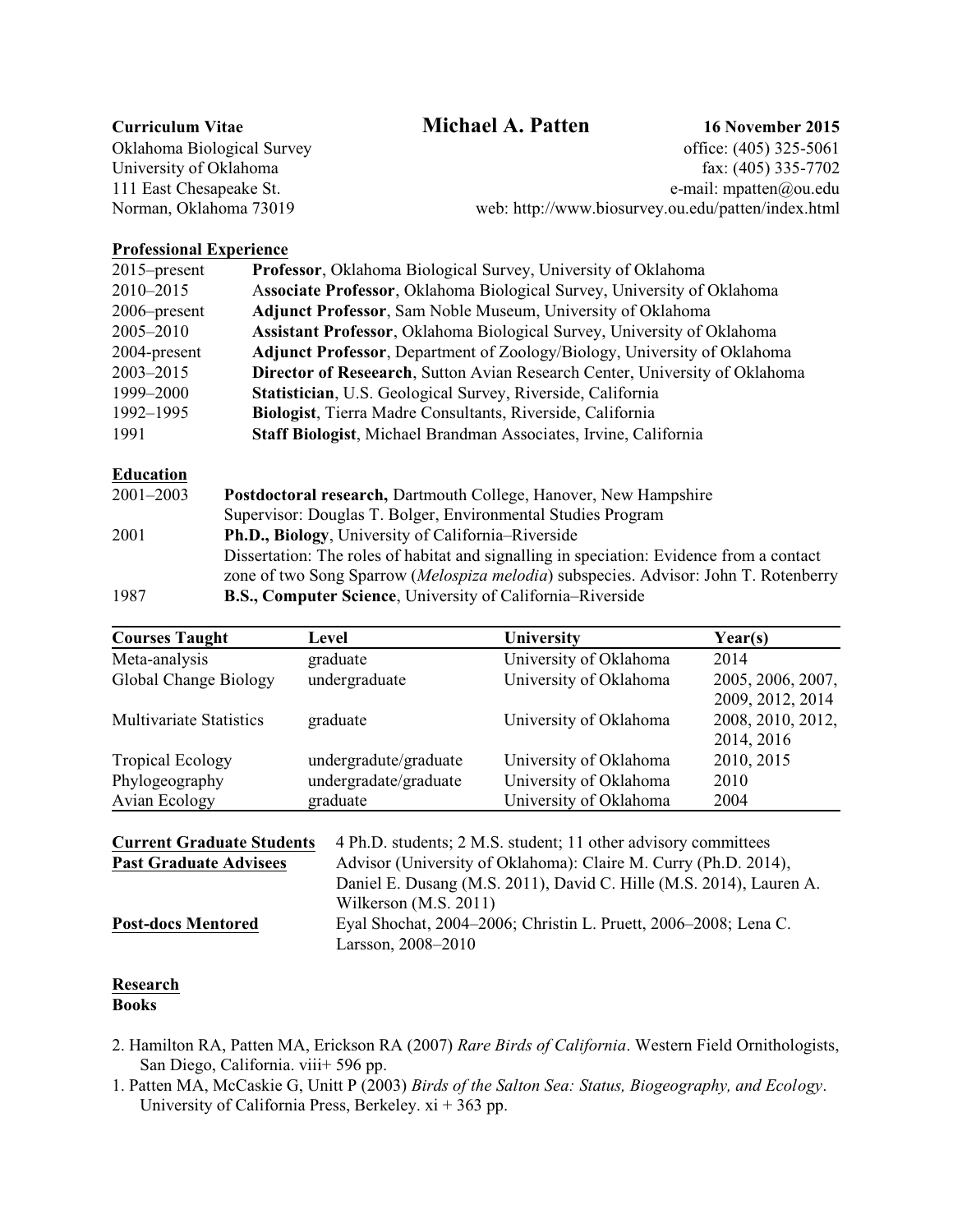## **Peer-reviewed Papers**

- 112. Patten MA, Burger JC (ms.) The joint probability of wildlife activity and human activity. *Ecological Applications*, in review.
- 111. Bried JT, Dvorett D, Feng X, Hjalmarson EA, Jog S, Smith-Patten BD, White EL, Patten MA (ms.) Effects of multistate species occurrence on community gradient modeling, hypothesis testing, and bioassessment. *Journal of Applied Ecology*, in review.
- 110. Fritts SF, Grisham BA, Haukos DA, Boal CW, Patten MA, Wolfe DH, Dixon CE, Cox RD, Heck WR (ms.) Long-term evaluation of Lesser Prairie-Chicken nest ecology in response to grassland restoration at two spatial scales. *Journal of Wildlife Management*, in review.
- 109. Oyler-McCance SJ, DeYoung RW, Hagen CA, Johnson JA, Larsson LC, Patten MA (ms.) Rangewide genetic analysis of Lesser Prairie-Chicken reveals population structure, range expansion, and possible introgression. *Conservation Genetics*, in review.
- 108. Curry CM, Patten MA (ms.) Shadow of a doubt: premating and postmating isolating barriers in a temporally complex songbird (Passeriformes: Paridae) hybrid zone. *Behavioral Ecology and Sociobiology*, in review.
- 107. Smyth JF, Patten MA, Pruett CL (2015) The evolutionary ecology of a species ring: A test of alternative models. *Folia Zoologica* 64:234–245.
- 106. Wolfe DH, Larsson LC, Patten MA (2015) The Lesser Prairie-Chicken in the mixed-grass prairie of Oklahoma, Kansas, and Texas. *Studies in Avian Biology* 48:301–316.
- 105. Pyron RA, Costa GC, Patten MA, Burbrink FT (2015) Phylogenetic niche conservatism and the evolutionary basis of ecological speciation. *Biological Reviews* 90:1248–1262.
- 104. Winder VL, Carrlson KM, Gregory AJ, Hagen CA, Haukos DA, Kesler D, Larsson LC, McNew LB, Patten MA, Pitman JC, Powell LA, Smith J, Thompson T, Wolfe DH, Sandercock BK (2015) Lek sites drive female resource use in ten populations of prairie-chickens. *Ecosphere* 6(9):166.
- 103. Patten MA, Bried JT, Smith-Patten BD (2015) Survey data matter: Predicted niche of adult male vs. confirmed breeding Odonata. *Freshwater Science* 34:1114–1122.
- 102. Bried JT, Dillon AM, Hager BJ, Patten MA, Luttbeg B (2015) Criteria to infer species residency in adult dragonfly surveys. *Freshwater Science* 34:1105–1113.
- 101. Smith-Patten BD, Bridge ES, Crawford PHC, Hough DJ, Kelly JF, Patten MA (2015) Is extinction forever? *Public Understanding of Science* 24:481–495.
- 100. Patten MA (2015) Subspecies and the philosophy of science. *Auk: Ornithological Advances* 132:481–485.
- 99. Smith-Patten BD, Patten MA (2015) Beyond surrogacy—A multi-taxon approach to conservation biogeography. *Biotropica* 47:128–135.
- 98. Patten MA, Hartnett RN (2014) Explanation of residual variance is no cause for alarm. *Frontiers in Ecology and the Environment* 12:545.
- 97. Curry CM, Patten MA (2014) Current and historical extent of phenotypic variation in the Tufted and Black-crested Titmouse (Paridae) hybrid zone in the southern Great Plains. *American Midland Naturalist* 171:271–300.
- 96. Patten MA, Smith-Patten BD (2013) Odonata species of special concern for Oklahoma, USA. *International Journal of Odonatology* 16:327–350.
- 95. Patten MA, Smith-Patten BD (2013b) Two new species, *Lestes eurinus* Say and *L. forcipatus* Rambur, for Oklahoma, with comments on other vagrant *Lestes* recorded in the state (Zygoptera: Lestidae). *Notulae Odonatologicae* 8:29–32.
- 94. Larsson LC, Pruett CL, Wolfe DH, Patten MA (2013) Fine-scale habitat selection by the Lesser Prairie-Chicken. *Southwestern Naturalist* 58:135–149.
- 93. Patten MA, Smith-Patten BD (2012) Testing the microclimate hypothesis: Light environment and population trends of Neotropical birds. *Biological Conservation* 155:85–93.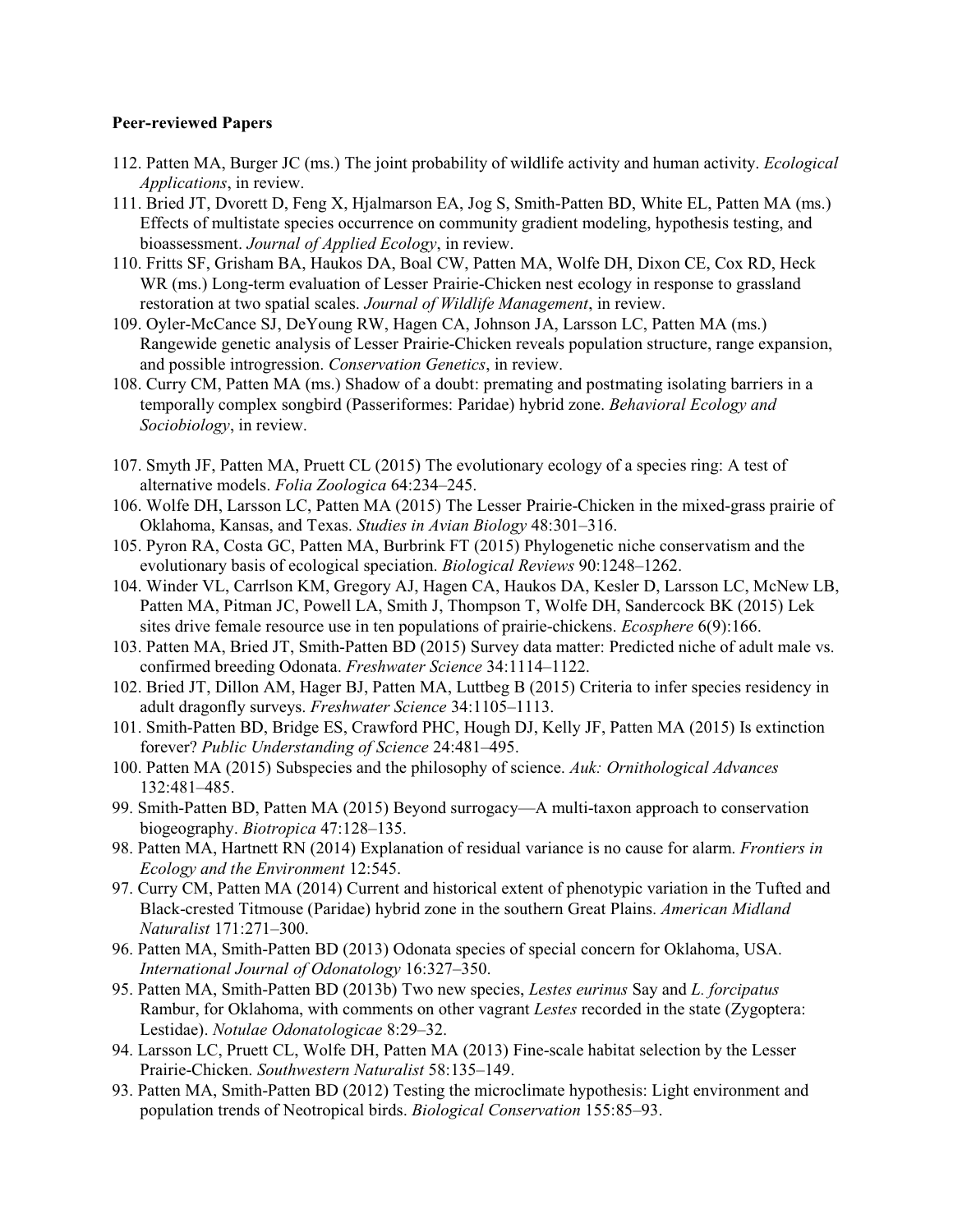- 92. Patten MA (2012) The White Ibis (*Eudocimus albus*) subspecies of South America. *Bulletin of the British Ornithologists' Club* 132:128–132.
- 91. Patten MA, Smith-Patten BD (2011) Predictors of occupancy trend across spatial scale. *Conservation Biology* 25:1203–1211.
- 90. Pruett CL, Johnson JA, Larsson LC, Wolfe DH, Patten MA (2011) Low effective population size constraints rapid demographic evolution in a grassland grouse. *Conservation Genetics* 12:1205–1214.
- 89. Patten MA, Reinking DL, Wolfe DH (2011) Hierarchical cues in brood parasite nest selection. *Journal of Ornithology* 151:521–532.
- 88. Patten MA, Gómez de Silva H, Ibarra AC, Smith-Patten BD (2011) An annotated list of the avifauna of Palenque, Chiapas. *Revista Mexicana de Biodiversidad* 82:515–537.
- 87. Patten MA, Smith-Patten BD (2011) "As if" philosophy—Conservation biology's real hope. *BioScience* 61:425–426.
- 86. Patten MA, Pruett CL, Wolfe DH (2011) Ecological aspects of diurnal home range size and movements of the Greater Prairie-Chicken. *Studies in Avian Biology* 39:51–62.
- 85. Wilson AG, Arcese P, Chan YL, Patten MA (2011) Micro-spatial genetic structure in song sparrows (*Melospiza melodia*). Conservation Genetics 12:213–222.
- 84. Patten MA, Kelly JF (2010) Habitat selection and the perceptual trap. *Ecological Applications* 20:2148–2156.
- 83. Bell LA, Fuhlendorf SD, Patten MA, Wolfe DH, Sherrod SK (2010) Lesser Prairie-Chicken hen and brood habitat use on sand shinnery oak. *Rangeland Ecology and Management* 63:478–486.
- 82. Marantz CA, Patten MA (2010) Quantifying subspecies analysis: A case study of morphometric variation and subspecies in the woodcreeper genus *Dendrocolaptes*. *Ornithological Monographs* 67:123–140.
- 81. Patten MA (2010) Null expectations in subspecies diagnosis. *Ornithological Monographs* 67:35–41.
- 80. Patten MA, Gómez de Silva Garza H, Smith-Patten BD (2010) Long-term changes in the bird community of Palenque, Chiapas, in response to rainforest loss. *Biodiversity and Conservation* 19:21–36.
- 79. Clark WS, Patten MA, Wilson JC (2009) Dark Sharp-shinned Hawk *Accipiter striatus* from California is melanistic. *Bulletin of the British Ornithologists' Club* 129:254–255.
- 78. Pruett CL, Patten MA, Wolfe DH (2009) Avoidance behavior by prairie grouse: Implications for wind energy development. *Conservation Biology* 23:1253–1259.
- 77. Wolfe DH, Patten MA, Sherrod SK (2009) Reducing grouse collision mortality by marking fences. *Ecological Restoration* 27:141–143.
- 76. Pruett CL, Patten MA, Wolfe DH (2009) It's not easy being green: Wind energy and a declining grassland bird. *BioScience* 59:257–262.
- 75. Patten MA, Pruett CL (2009) The Song Sparrow as a ring species: Patterns of geographic variation, a revision of subspecies, and implications for speciation. *Systematics and Biodiversity* 7:33–62.
- 74. Wilson AG, Arcese P, Keller LF, Pruett CL, Winker K, Patten MA, Chan Y (2009) The contribution of island populations to *in situ* genetic conservation. *Conservation Genetics* 10:419–430.
- 73. Patten MA (2009) 'Subspecies' and 'race' should not be used as synonyms. *Nature* 457:147.
- 72. Pruett CL, Arcese P, Chan YL, Wilson AG, Patten MA, Keller LF, Winker K (2008) Concordant and discordant signals between genetic data and described subspecies of Pacific coast Song Sparrows. *Condor* 110:359–364.
- 71. Pruett CL, Arcese P, Chan Y, Wilson A, Patten MA, Keller LF, Winker K (2008) The effects of contemporary processes in maintaining the genetic structure of western Song Sparrows (*Melospiza melodia*). *Heredity* 101:67–74.
- 70. Patten MA, Smith-Patten BD (2008) Biogeographical boundaries and Monmonier's algorithm: A case study in the northern Neotropics. *Journal of Biogeography* 35:407–416.
- 69. Smith-Patten BD, Patten MA (2008) Diversity, seasonality, and context of mammalian roadkills in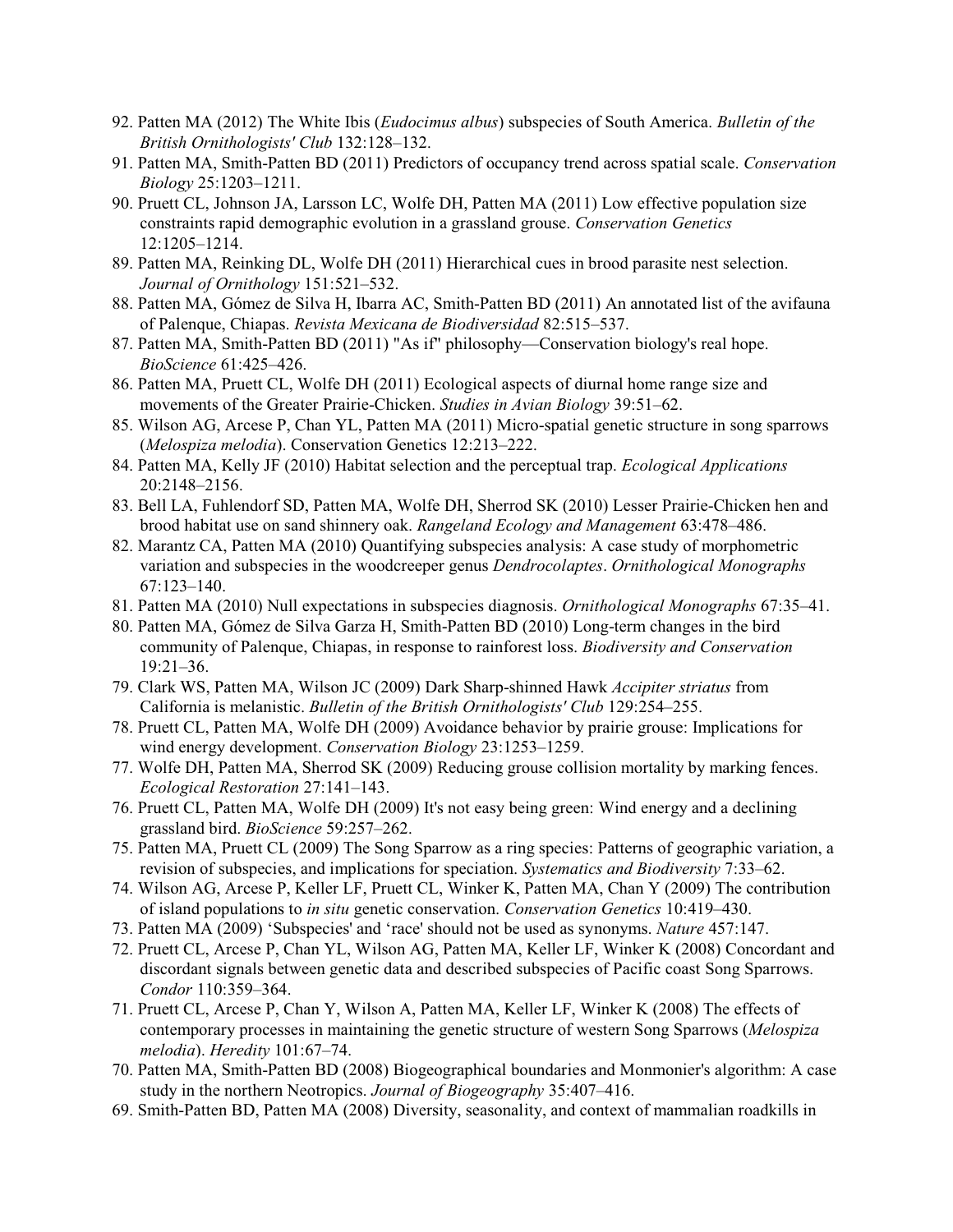the southern Great Plains. *Environmental Management* 41:844–852.

- 68. Patten MA (2008) The intersection of specialization and speciation. *Journal of Biogeography* 35:193–104.
- 67. Patten MA, Shochat E, Wolfe DH, Sherrod SK (2007) Lekking and nesting response of the Greater Prairie-Chicken to burning of tallgrass prairie. *Proceedings of the Tall Timbers Fire Ecology Conference* 23:149–155.
- 66. Smith-Patten BD, Patten MA, Dreiling MJ, Fisher J (2007) Phenology and new county records of Odonata of northeastern Oklahoma. *Publications of the Oklahoma Biological Survey* 8:1–13.
- 65. Patten MA (2007) Geographic variation in calcium and clutch size. *Journal of Avian Biology* 38:637–643.
- 64. Bell LA, Pitman JC, Patten MA, Wolfe DH, Sherrod SK, Fuhlendorf SD (2007) Juvenile Lesser Prairie-Chicken growth and development in southeast New Mexico. *Wilson Journal of Ornithology* 119:386–391.
- 63. Beck E, Patten MA (2007) Status of the Black Rail in Oklahoma, with recommendations for future research. *Bulletin of the Oklahoma Ornithological Society* 40:5–10.
- 62. Wolfe DH, Patten MA, Shochat E, Pruett CL, Sherrod SK (2007) Causes and patterns of mortality in Lesser Prairie-Chickens and implications for management. *Wildlife Biology* 13(S1):95–104.
- 61. Sibley DA, Bevier LR, Patten MA, Elphick CS (2007) Ivory-billed or Pileated Woodpecker? *Science* 315:1495–1496.
- 60. Patten MA, Reinking DL, Wolfe DH (2006) Avifauna of the Four Canyon Preserve, Ellis County, Oklahoma. *Publications of the Oklahoma Biological Survey* 7:11–20.
- 59. Boarman WI, Patten MA, Camp RJ, Collis SJ (2006) Ecology of a population of subsidized predators: Common Ravens in the central Mojave Desert, California. *Journal of Arid Environments* 67:248–261.
- 58. Patten MA (2006) Dispersal and vagrancy in the Pyrrhuloxia. *Western Birds* 37:37–44.
- 57. Patten MA, Reinking DL (2006) An analysis of additions to the list of birds recorded in Oklahoma. *Bulletin of the Oklahoma Ornithological Society* 39:1–10.
- 56. Patten MA, Shochat E, Reinking DL, Wolfe DH, Sherrod SK (2006) Habitat edge, land management, and rates of brood parasitism in tallgrass prairie. *Ecological Applications* 16:687–695.
- 55. Sibley DA, Bevier LR, Patten MA, Elphick CS (2006) Comment on "Ivory-billed Woodpecker (*Campephilus principalis*) persists in continental North America." *Science* 311:1555a. (3 pp.)
- 54. Patten MA, Wolfe DH, Shochat E, Sherrod SK (2005) Effects of michohabitat and microclimate selection on adult survivorship of the Lesser Prairie-Chicken. *Journal of Wildlife Management* 69:1270–1278.
- 53. Shochat E, Patten MA, Morris DW, Reinking DL, Wolfe DH, Sherrod SK (2005) Ecological traps in isodars: Effects of tallgrass prairie management on bird nest success. *Oikos* 111:159–169.
- 52. Patten MA, Wolfe DH, Shochat E, Sherrod SK (2005) Habitat fragmentation, rapid evolution and population persistence. *Evolutionary Ecology Research* 7:235–249.
- 51. Bolger DT, Patten MA, Bostock DC (2005) Avian reproductive failure in response to an extreme climatic event. *Oecologia* 142:398–406.
- 50. Shochat E, Wolfe DH, Patten MA, Reinking DL, Sherrod SK (2005) Tallgrass prairie management and bird nest success along roadsides. *Biological Conservation* 121:399–407.
- 49. Patten MA, Rotenberry JT, Zuk M (2004) Habitat selection, acoustic adaptation, and the evolution of reproductive isolation. *Evolution* 58:2144–2155.
- 48. Patten MA (2004) Correlates of species richness of North American bat families. *Journal of Biogeography* 31:975–985.
- 47. Patten MA, McCaskie G (2004) Patterns and processes of the occurrence of pelagic and subtropical waterbirds at the Salton Sea. *Studies in Avian Biology* 27:33–41.
- 46. Patten MA, Erickson RA, Unitt P (2004) Population changes and biogeographic affinities of the birds of the Salton Sink, California/Baja California. *Studies in Avian Biology* 27:24–32.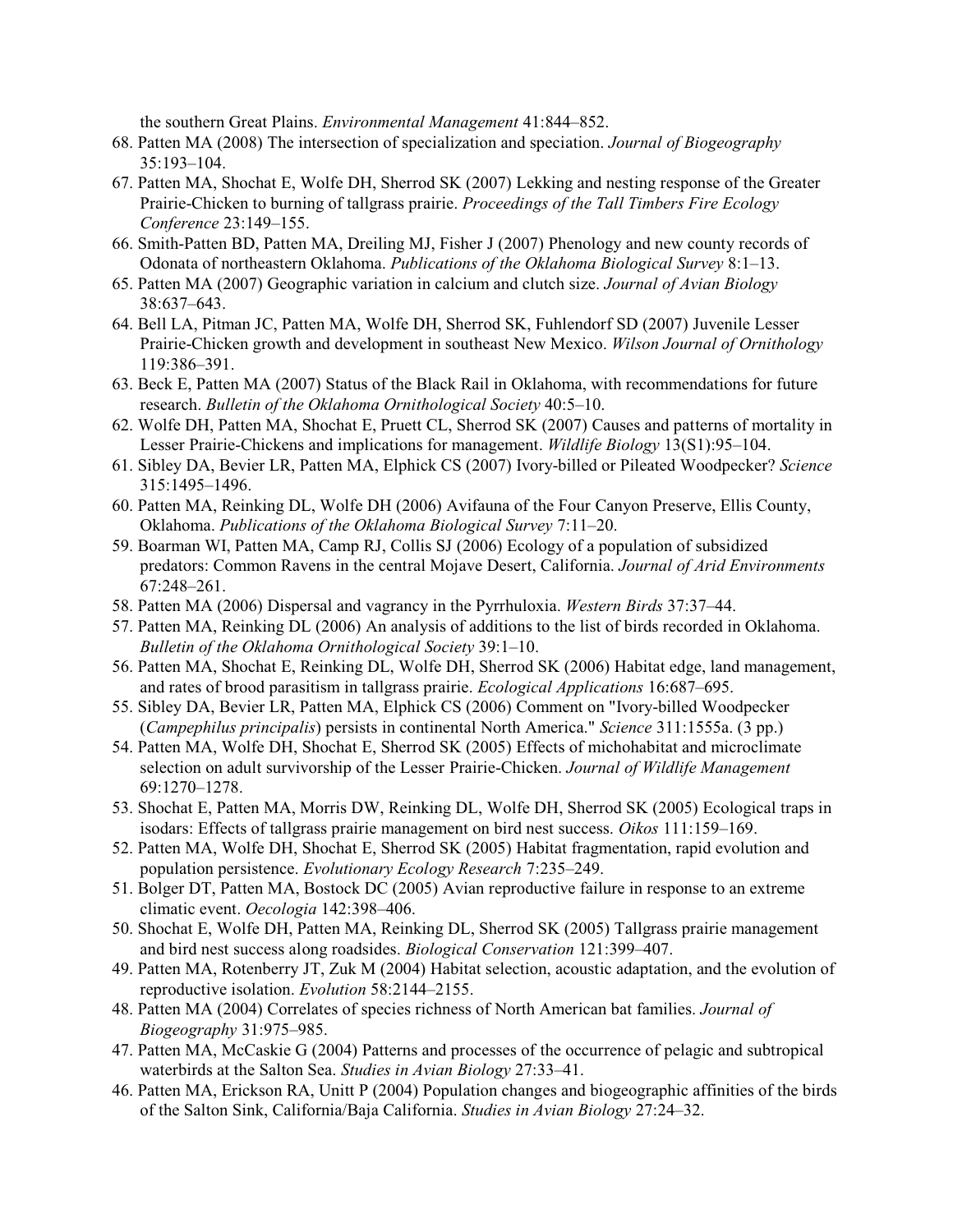- 45. Garrett KL, Molina KC, Patten MA (2004) The history of ornithological exploration of the Salton Sink. *Studies in Avian Biology* 27:18–23.
- 44. Patten MA, Smith-Patten BD (2004) Linking the Salton Sea with its past: The history and avifauna of Lake Cahuilla. *Studies in Avian Biology* 27:12–17.
- 43. Patten MA, Bolger DT (2003) Variation in top-down control of avian reproductive success across a fragmentation gradient. *Oikos* 101:479–488.
- 42. Patten MA, Unitt P (2002) Diagnosability versus mean differences of Sage Sparrow subspecies. *Auk* 119:26–35.
- 41. Rothstein SI, Patten MA, Fleischer RC (2002) Phylogeny, specialization, and brood parasite-host coevolution: Some possible pitfalls of parsimony. *Behavioral Ecology* 13:1–10.
- 40. Howell SNG, Erickson RA, Hamilton RA, Patten MA (2001) An annotated checklist of the birds of Baja California and Baja California Sur. *Monographs in Field Ornithology* 3:171–203.
- 39. Patten MA, Mellink E, Gómez de Silva H, Wurster TE (2001) Status and taxonomy of the Colorado Desert avifauna of Baja California. *Monographs in Field Ornithology* 3:29–63.
- 38. Patten MA, Erickson RA (2001) Conservation value and rankings of exotic species. *Conservation Biology* 15:817–818.
- 37. Burger JC, Patten MA, Prentice TR, Redak RA (2001) Evidence of spider community resilience to invasion by non-native spiders. *Biological Conservation* 92:241–249.
- 36. Patten MA, Lasley GW (2000) Range expansion of the Glossy Ibis in North America. *North American Birds* 54:241–247.
- 35. Patten MA, Campbell KF (2000) Typological thinking and the conservation of subspecies: The case of the San Clemente Island Loggerhead Shrike. *Diversity and Distributions* 6:177–188.
- 34. Patten MA, Erickson RA (2000) Population fluctuations of the Harris' Hawk (*Parabuteo unicinctus*) and its reappearance in California. *Journal of Raptor Research* 34:187–195.
- 33. Garrison BA, Erickson RA, Patten MA, Timossi IC (2000) Accuracy of wildlife model predictions for bird species occurrences in California counties. *Wildlife Society Bulletin* 28:667–674.
- 32. Weeks R, Patten MA (2000) First Texas record of Yellow-footed Gull. *Texas Birds* 2:25–33.
- 31. Garrison BA, Erickson RA, Patten MA, Timossi IC (1999) California Wildlife Habitat Relationships system: Effects of county attributes on prediction accuracy for bird species. *California Fish and Game* 85:87–101.
- 30. Patten MA (1999c) A Bell's Vireo in far eastern Ohio, with a summary of its status in eastern North America. *Ohio Cardinal* 23:37–41.
- 29. Patten MA, Rotenberry JT (1999) The proximate effects of rainfall on clutch size of the California Gnatcatcher. *Condor* 101:876–880.
- 28 .Patteson JB, Patten MA, Brinkley ES (1999) The Black-browed Albatross in North America: First photographically documented record. *North American Birds* 53:228–231.
- 27. Patten MA, McCaskie G, Morlan J (1999) First record of the American Woodcock for California, with a summary of its status in western North America. *Western Birds* 30:156–166.
- 26. Erickson RA, Patten MA (1999) Identification and distribution of spiny pocket mice (*Chaetodipus*) in cismontane southern California. *Bulletin of the Southern California Academy of Sciences* 98:57–65.
- 25. Burger JC, Patten MA, Rotenberry JT, Redak RA (1999) Foraging ecology of the California Gnatcatcher deduced from an analysis of fecal samples. *Oecologia* 120:304–310.
- 24. Patten MA, Rotenberry JT (1998) Post-disturbance changes in a desert breeding bird community. *Journal of Field Ornithology* 69:614–625.
- 23. Campbell KF, Erickson RA, Haas WE, Patten MA (1998) California Gnatcatcher use of habitats other than coastal sage scrub: Conservation and management implications. *Western Birds* 29:421–433.
- 22. Patten MA, Campbell KF (1998) Has cowbird parasitism selected for earlier nesting by the California Gnatcatcher? *Western Birds* 29:290–298.
- 21. Patten MA, Burger JC (1998) Spruce Budworm outbreaks and the incidence of vagrancy in eastern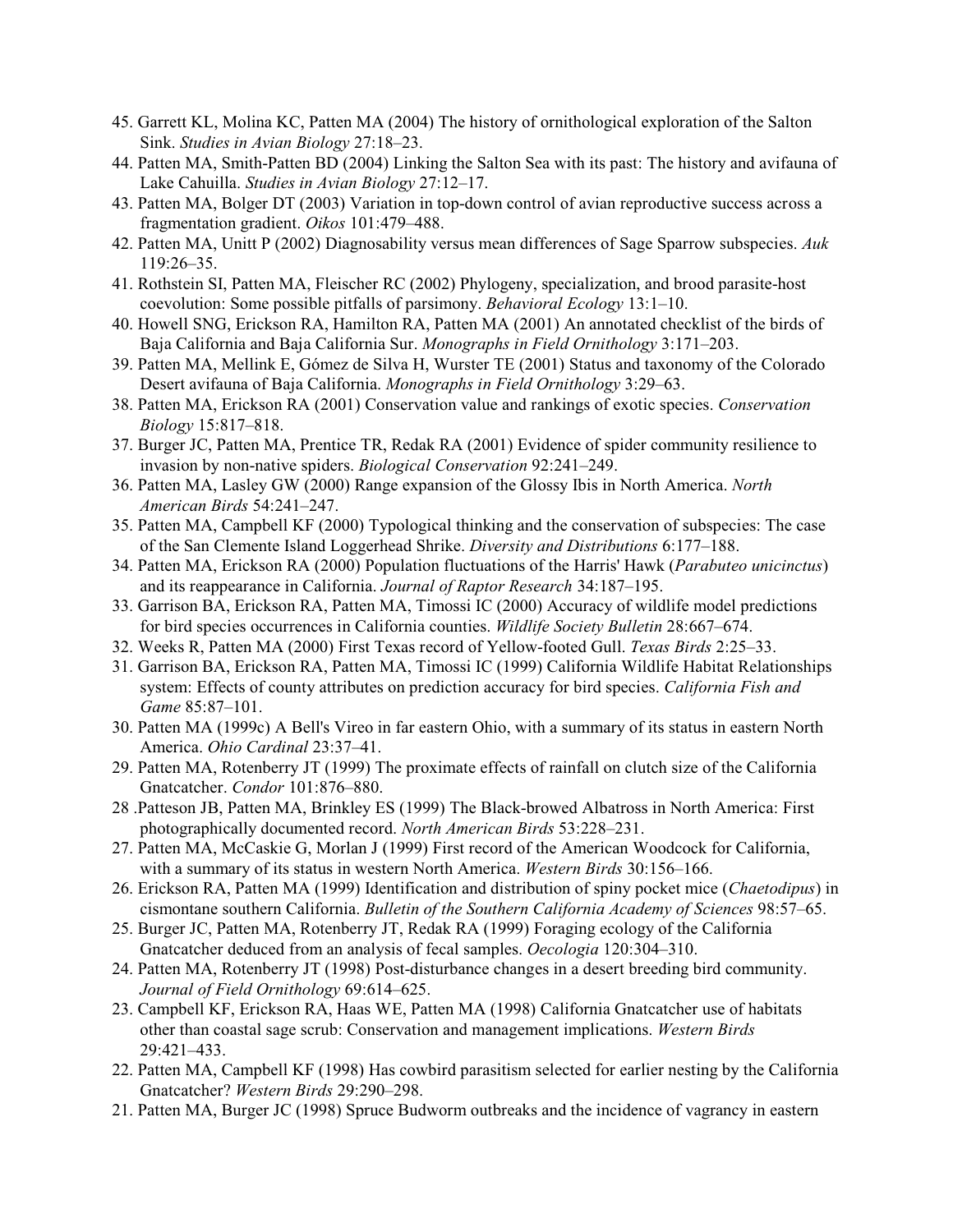North American wood-warblers. *Canadian Journal of Zoology* 76:433–439.

- 20. Patten MA, Fugate M (1998) Systematic relationships among the Emberizid sparrows. *Auk* 115:412–424.
- 19. Patten MA, Bailey SF, Stallcup R (1998) First records of the White-winged Junco for California. *Western Birds* 29:41–48.
- 18. Patten MA, Minnich RA (1997) Procellariiformes occurrence at the Salton Sea and in the Sonoran Desert. *Southwestern Naturalist* 42:303–312.
- 17. Patten MA (1997) Reestablishment of a rodent community in restored desert scrub. *Restoration Ecology* 5:156–161.
- 16. Patten MA, Wilson JC (1996) A dark-morph Sharp-shinned Hawk in California, with comments on dichromatism in raptors. *Bulletin of the British Ornithologists' Club* 116:266–270.
- 15. Patten MA, Erickson RA (1996) Subspecies of the Least Tern in Mexico. *Condor* 98:888–890.
- 14. Patten MA, Marantz CA (1996) Implications of vagrant southeastern vireos and warblers in California. *Auk* 113:911–923.
- 13. Graves GR, Patten MA, Dunn JL (1996) Comments on a probable gynandromorphic Black-throated Blue Warbler. *Wilson Bulletin* 108:178–180.
- 12. Heindel MT, Patten MA (1996) Eighteenth report of the California Bird Records Committee: 1992 records. *Western Birds* 27:1–29.
- 11. Patten MA, Finnegan SE, Lehman PE (1995) Seventeenth report of the California Bird Records Committee: 1991 records. *Western Birds* 26:113–143.
- 10. Patten MA, Unitt P, Erickson RA, Campbell KF (1995) Fifty years since Grinnell and Miller: Where is California ornithology headed? *Western Birds* 26:54–64.
- 9. Erickson RA, Hamilton RA, Howell SNG, Pyle P, Patten MA (1995) First Marbled Murrelets and third Ancient Murrelet for Mexico. *Western Birds* 26:39–45.
- 8. McCaskie G, Patten MA (1994) Status of the Fork-tailed Flycatcher (*Tyrannus savana*) in the United States and Canada. *Western Birds* 25:113–127.
- 7. Patten MA, Campbell KF (1994) Late nesting of the California Gnatcatcher. *Western Birds* 25:110–111.
- 6. Patten MA, Erickson RA (1994) Fifteenth report of the California Bird Records Committee. *Western Birds* 25:1–34.
- 5. Patten MA (1993d) A probable bilateral gynandromorphic Black-throated Blue Warbler. *Wilson Bulletin* 105:695–698.
- 4. Patten MA (1993c) First record of the Common Pochard for California. *Western Birds* 24:235–240.
- 3. Patten MA, Radamaker K, Wurster TE (1993) Noteworthy observations from northeastern Baja California. *Western Birds* 24:89–93.
- 2. Patten MA, Daniels BE (1991) First record of the Long-toed Stint for California. *Western Birds* 22:131–138.
- 1. Patten MA, Radamaker K (1991) A fall record of the Sharp-tailed Sparrow for interior California. *Western Birds* 22:37–38.

## **Book or Series Chapters**

- 16. Patten MA (2015) Black-faced Antthrush (*Formicarius analis*). In Schulenberg TS, ed. Neotropical Birds Online, Cornell Lab of Ornithology, Ithaca, N.Y.
- 15. Zuur AF, Patten MA, Ieno EN, Saveliev AA (2014) Bernoulli GAMM applied on cowbird brood parasitism. Pp. 241–254, in Zuur AF, Saveliev AA, Ieno EN, eds. *A Beginner's Guide to Generalised Additive Mixed Models in* R. Highland Statistics, Newburgh, Scotland.
- 14. Wolfe DH, Larsson LC, Oldenettel JR, Walker HA, Patten MA (2011) Status of populations of the White-tailed Ptarmigan at the southern edge of its range. Pp. 247–257 in Watson RT, Cade TJ, Fuller M, Hunt G, Potapov E, eds. *Gyrfalcons and Ptarmigan in a Changing World*. The Peregrine Fund,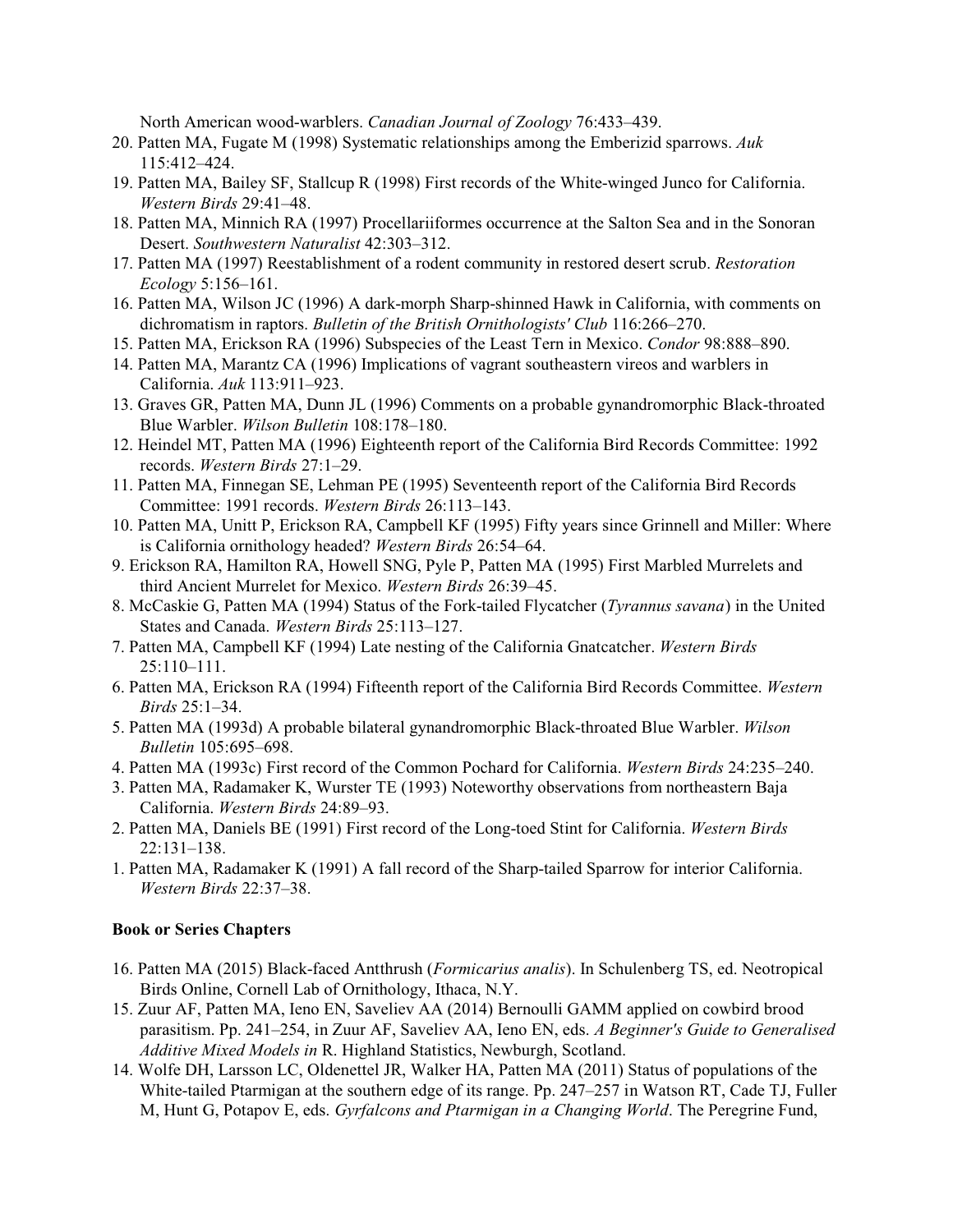Boise, Idaho.

- 13. Patten MA (2011) Olivaceous Woodcreeper (*Sittasomus griseicapillus*). In Schulenberg TS, ed. *Neotropical Birds* no. 359106, Cornell Lab of Ornithology, Ithaca, N.Y.
- 12. Patten MA (2010) Evolution and historical biogeography of a Song Sparrow ring in western North America. Pp. 329–342 in Pontarotti P, ed. *Evolutionary Biology — Concepts, Molecular and Morphological Evolution*. Springer, Berlin.
- 11. Patten MA, Smith-Patten BD (2009) Loss of tropical forest and avian extinction and decline: Predictions and research needs for central Africa. Pp. 55–72 in Kalipeni E, Kakoma I, Sanogo YO, Fawcett K, Warner RE, eds. *Turning Science into Action: Biodiversity Conservation and Natural Resources Management in Africa*. Africa World Press, Trenton, New Jersey.
- 10. Patten MA, Smith-Patten BD (2008) Black-crested Titmouse (*Baeolophus atricristatus*). No. 717 in Poole AF, ed. *The Birds of North America*. Cornell Laboratory of Ornithology, Ithaca, New York, and American Ornithologists' Union, Washington, D.C.
- 9. Burger JC, Patten MA, Rotenberry JT, Redak RA (2005) Patterns and processes of arthropod community succession after a fire. *U. S. Forest Service General Technical Report* PSW-GTR-195:249–251.
- 8. Patten MA, Burger JC, Prentice TR, Rotenberry JT, Redak RA (2005) Diptera community composition and succession following habitat disturbance by wildfire. *U. S. Forest Service General Technical Report* PSW-GTR-195:245–248.
- 7. Marantz CA, Alexio A, Bevier LR, Patten MA (2003) Family Dendrocolaptidae (woodcreepers). Pp. 358–447, in del Hoyo J, Elliott A, Christie D, eds. *Handbook of the Birds of the World*, vol. 8. Lynx Edicions, Barcelona.
- 6. Arcese P, Sogge MK, Marr AB, Patten MA (2002) Song Sparrow (*Melospiza melodia*). No. 704 in Poole AF, Gill FB, eds. *The Birds of North America*. Academy of Natural Sciences, Philadelphia, and American Ornithologists' Union, Washington, D.C.
- 5. Patten MA (1999a) Checklist of the birds of the Salton Sea. Appendix A, in Shuford WD, Warnock N, Molina KC. *The Avifauna of the Salton Sea: A Synthesis*. Point Reyes Bird Observatory, Stinson Beach, California.
- 4. Rotenberry JT, Patten MA, Preston KL (1999) Brewer's Sparrow (*Spizella breweri*). No. 390 in Poole AF, Gill FB, eds. *The Birds of North America*. Academy of Natural Sciences, Philadelphia, and American Ornithologists' Union, Washington, D.C.
- 3. Patten MA, Myers SJ, McGaugh C, Easton JR, Erickson RA (1998) *Perognathus longimembris* (Coues 1875), Little Pocket Mouse. Pp. 83–85, in Hafner DJ, Yensen E, Kirkland GL jr., eds. *North American Rodents: Status Surveys and Conservation Action Plan*. International Union for the Conservation of Nature and Natural Resources, Gland, Switzerland, and Cambridge, U.K.
- 2. Patten MA (1997a) The lessons of Catharus thrushes revisited. Pp. 139–143 in Dickerman RW, ed. *The Era of Allan R. Phillips: A Festschrift*. Horizon Communications, Albuquerque.
- 1. Patten MA (1996b) Yellow-footed Gull (*Larus livens*). No. 243, in Poole AF, Gill FB, eds. *The Birds of North America*. Academy of Natural Sciences, Philadelphia, and American Ornithologists' Union, Washington, D.C.

## **Book and Product Reviews**

- 9. Patten MA, Smith-Patten BD (2010) Book review: *A Bird-Finding Guide to Costa Rica*. *Quarterly Review of Biology* 85:519.
- 8. Patten MA (2008) Book review: *Festschrift for Ned K. Johnson: Geographic Variation and Evolution in Birds*. *Western Birds* 39:228–230.
- 7. Zuk M, Patten MA (2000) A poor-will in your living room [Review of J. D. Ligon's *The Evolution of Avian Breeding Systems*]. *Trends in Ecology and Evolution* 15:214.
- 6. Patten MA (1999b) Book review: *The Wood Warblers: An Introductory Guide*. Quarterly Review of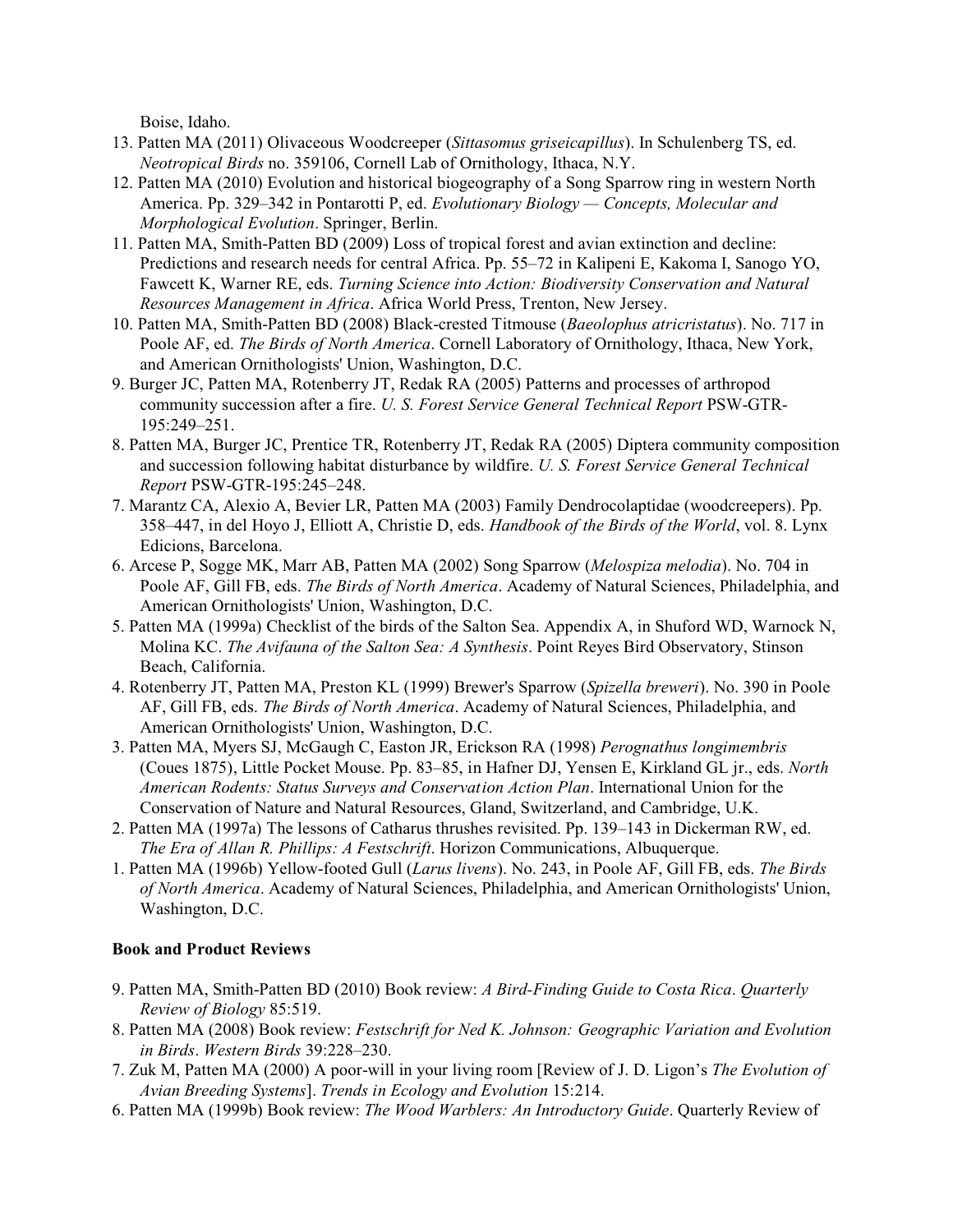Biology 74:480.

- 5. Patten MA, Howell SNG (1999) Book review: *Check-List of North American Birds*, 7th edition. *Western Birds* 30:177–180.
- 4. Patten MA (1996a) Journal review: *Hong Kong Bird Report*. Birding 28:66–67.
- 3. Patten MA (1995b) Status and distribution of California birds [Review of Arnold Small's *Birds of California*]. *Condor* 97:608–611.
- 2. Patten MA (1994) A bibliography and a "handbook": Two new publications essential for any reference library on Mexican avifauna. *Euphonia* 3:58–64.
- 1. Patten MA, Davidson D (1992) Software review: AviSys. *Birding* 24:254–256.

## **Other Scholarly Publications (chiefly natural history notes)**

- 43. Patten MA, Smith-Patten BD (2015) The Saffron-winged Meadowhawk (*Sympetrum costiferum*) in Oklahoma. *Argia* 27(1):10–11.
- 42. Patten MA, Smith-Patten BD (2014) The Oklahoma Odonata Project: Progress and trends. *Argia* 26(4):19–25
- 41. Patten MA, Smith-Patten BD (2014) First record of the Seaside Dragonlet (*Erythrodiplax berenice*) for Oklahoma. *Argia* 26(3):17–18.
- 40. Patten MA, Smith-Patten BD (2013a) First record of the Marsh Bluet (*Enallagma ebrium*) for Colorado. *Argia* 25(3):26–27.
- 39. Smith-Patten BD, Patten MA (2013c) First records of the Western Pondhawk (*Erythemis collocata*) for Oklahoma. *Argia* 25(3):19–21.
- 38. Smith-Patten BD, Patten MA (2013b) Some Odonata from Belize. *Argia* 25(2):16–18.
- 37. Smith-Patten BD, Patten MA (2013) First record of the White-faced Meadowhawk (*Sympetrum obtrusum*) for Oklahoma, and a review of the status of the Cherry-faced Meadowhawk (*S. internum*) in the State. *Argia* 25(2):12–13.
- 36. Patten MA, Smith-Patten BD (2012) First record of the Atlantic Bluet (*Enallagma doubledayi*) for Oklahoma. *Argia* 24(4):16–17.
- 35. Smith-Patten BD, Patten MA (2012) *Stylurus intricatus*, a new old record for Oklahoma. *Argia*  $24(3):10-11.$
- 34. Smith-Patten BD, Patten MA (2010) Broken antehumeral stripes in a male *Enallagma civile* (Familiar Bluet). *Argia* 22(3):20–21.
- 33. Patten MA (2009) Are forest and grassland grouse on different life history tracks? *Grouse News* 37:15–19.
- 32. Sibley, DA, Bevier LR, Patten MA, Elphick CS (2007b). Your letters: Ivory-billed Woodpecker. *Birding* 39(4):11–16.
- 31. Erickson RA, Patten MA, Palacios E, Carmona R (2002) Baja California Peninsula, summer 2002. *North American Birds* 56:489–490.
- 30. Hamilton RA, Patten MA, Palacios E, Carmona R (2002) Baja California Peninsula, spring 2002. *North American Birds* 56:360–362.
- 29. Patten MA (2001b) A late November American Golden-Plover in western Mexico. *Cotinga* 15:59–60.
- 28. Patten MA (2000d) The changing seasons, summer 2000: Random trends and random thoughts. *North American Birds* 54:348–350.
- 27. Patten MA (2000c) The changing seasons, winter 1999/2000: Warm weather and cross-continental wonders. *North American Birds* 54:146–148.
- 26. Patten MA (2000b) Comments on hybrid teal. *Texas Birds* 2:34.
- 25. Patten MA (2000a) Who's laughing now? Comments on a colorful gull in Florida. *Birding* 32:263–265.
- 24. Heindel MT, Patten MA (1999) California [Christmas Bird Count summary]. *American Birds*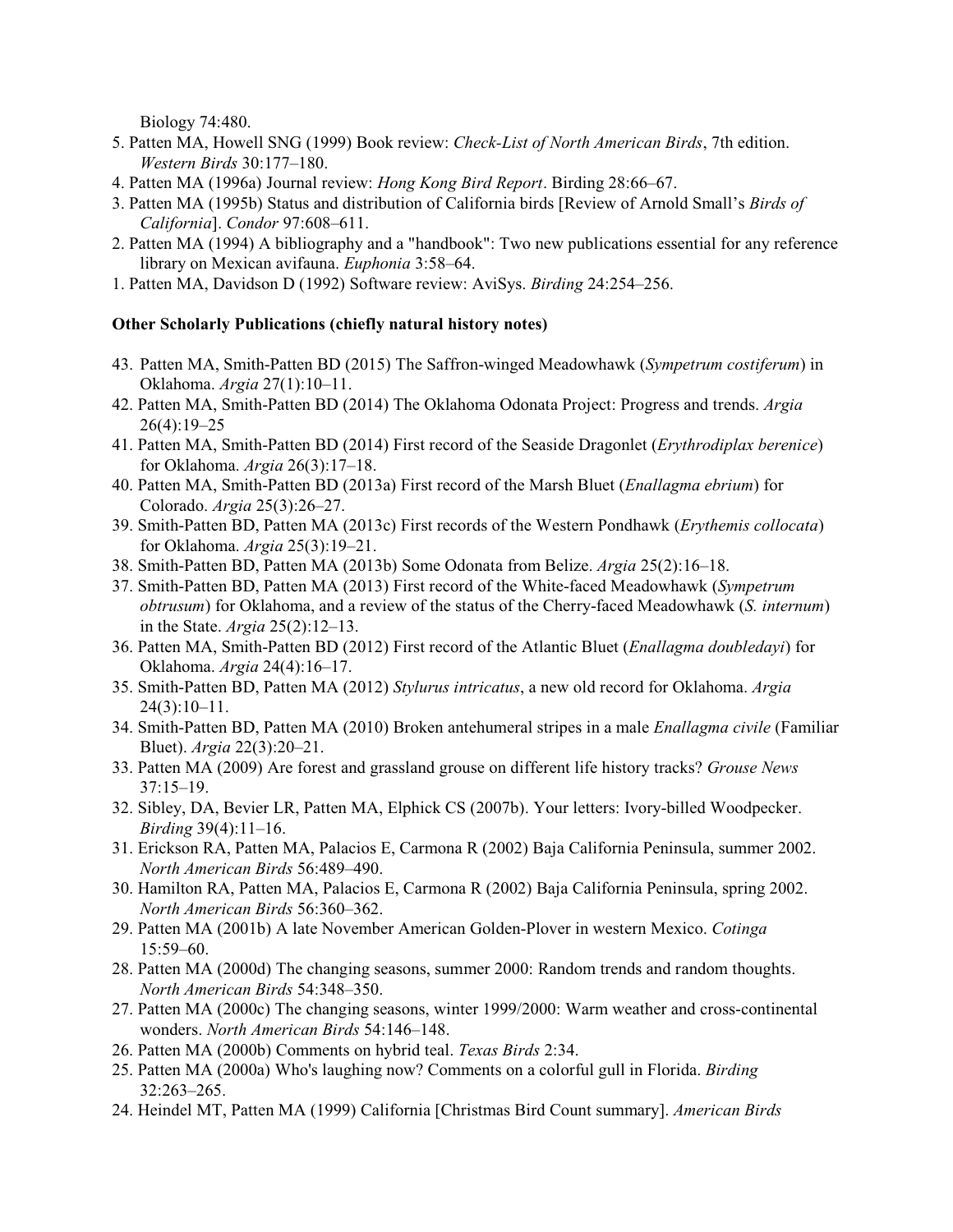1999:610–613.

- 23. Heindel MT, Patten MA (1998) California [Christmas Bird Count summary]. *American Birds* 1998:594–597.
- 22. Patten MA (1998) Changing seasons, fall migration, August 1–November 30, 1997: Nora, El Niño, and vagrants from far afield. *Field Notes* 52:14–18.
- 21. Patten MA (1997c) Systematics of the Marbled Murrelets. *Birding* 29:473–474.
- 20. Heindel MT, Patten MA (1997) California [Christmas Bird Count summary]. *National Audubon Society Field Notes* 51:694–696.
- 19. Patten MA, Heindel MT (1995b) California [Christmas Bird Count summary]. *National Audubon Society Field Notes* 49:874–877.
- 18. Patten MA, Heindel MT (1995a) Answers to the October photo quiz. *Birding* 27:475–481.
- 17. Heindel MT, Patten MA (1994) California [Christmas Bird Count summary]. *National Audubon Society Field Notes* 48:898–899.
- 16. Patten MA, Heindel MT (1994) Identifying Trumpeter and Tundra Swans. *Birding* 26:306–318.
- 15. Patten MA (1993e) Additional comments on the White-throated Sparrow in Baja California. *Euphonia* 2:102.
- 14. Patten MA, Heindel MT (1993) California [Christmas Bird Count summary]. *American Birds* 48:1012–1015.
- 13. Patten MA (1993b) Notes on immature Double-crested and Neotropic Cormorants. *Birding* 25:343–345.
- 12. Patten MA (1993a) The White-throated Sparrow in Baja California. *Euphonia* 2:42–44.
- 11. Terrill S, Able KP, Patten MA (1992) The changing seasons: Summer 1992. *American Birds* 47:1109–1111, 1182.
- 10. Patten MA, Campbell KF (1992) California [Christmas Bird Count summary]. *American Birds* 47:1042–1044.
- 9. Willick DR, Patten MA (1992) Finding the California Gnatcatcher in the U.S. *Birding* 24:234–239.
- 8. Patten MA, Myers SJ (1992) Geographic distribution: *Bufo microscaphus californicus*. *Herpetological Review* 23:122.
- 7. Patten MA, McCaskie G (1992) Answers to the February photo quiz. *Birding* 24:110–113.
- 6. Marantz C, Patten MA (1992) Is it a Ring-necked Duck or . . . a Redhead?: Revisiting the April 1991 photo quiz. *Birding* 24:104–105.
- 5. Patten MA (1992) An Eastern Phoebe in Sinaloa. *Euphonia* 1:12–13.
- 4. Patten MA (1991b) An overview of the California Bird Records Committee. *Western Tanager* 58(2):7–9.
- 3. Patten MA (1991a) An update from the California Bird Records Committee. *Western Birds* 22:95.
- 2. Patten MA (1990) California [Christmas Bird Count summary]. *American Birds* 45:1030–1033.
- 1. Radamaker K, Patten MA (1990) Pronounced bûrd. *Birding* 22:74–78.

## **Recent External Research Support**

- Biological surveys to determine the breeding range, habitat needs, and co-occurring faunal communities associated with the Black Rail (*Laterallus jamaicensis*) in Oklahoma, Oklahoma Department of Wildlife Conservation, 2016–2017 (\$23,616); PI.
- Assessing effectiveness of adaptive recreation management strategies and evaluation of core NCCP habitat areas, Nature Reserve of Orange County, 2015–2017 (\$198,230); Subcontractor.
- Status, distribution, and ecology of the Ozark Emerald (*Somatochlora ozarkensis*) and other springtime-emerging dragonflies of eastern Oklahoma, Oklahoma Department of Wildlife Conservation, 2013–2015 (\$90,000); Co-PI.
- Population ecology and conservation of the Lesser Prairie-Chicken and its ecosystem, Oklahoma Department of Wildlife Conservation, 2012–2016 (\$574,979); PI.
- Systematics of North American birds, *The Birds of North America*, Cornell Laboratory of Ornithology,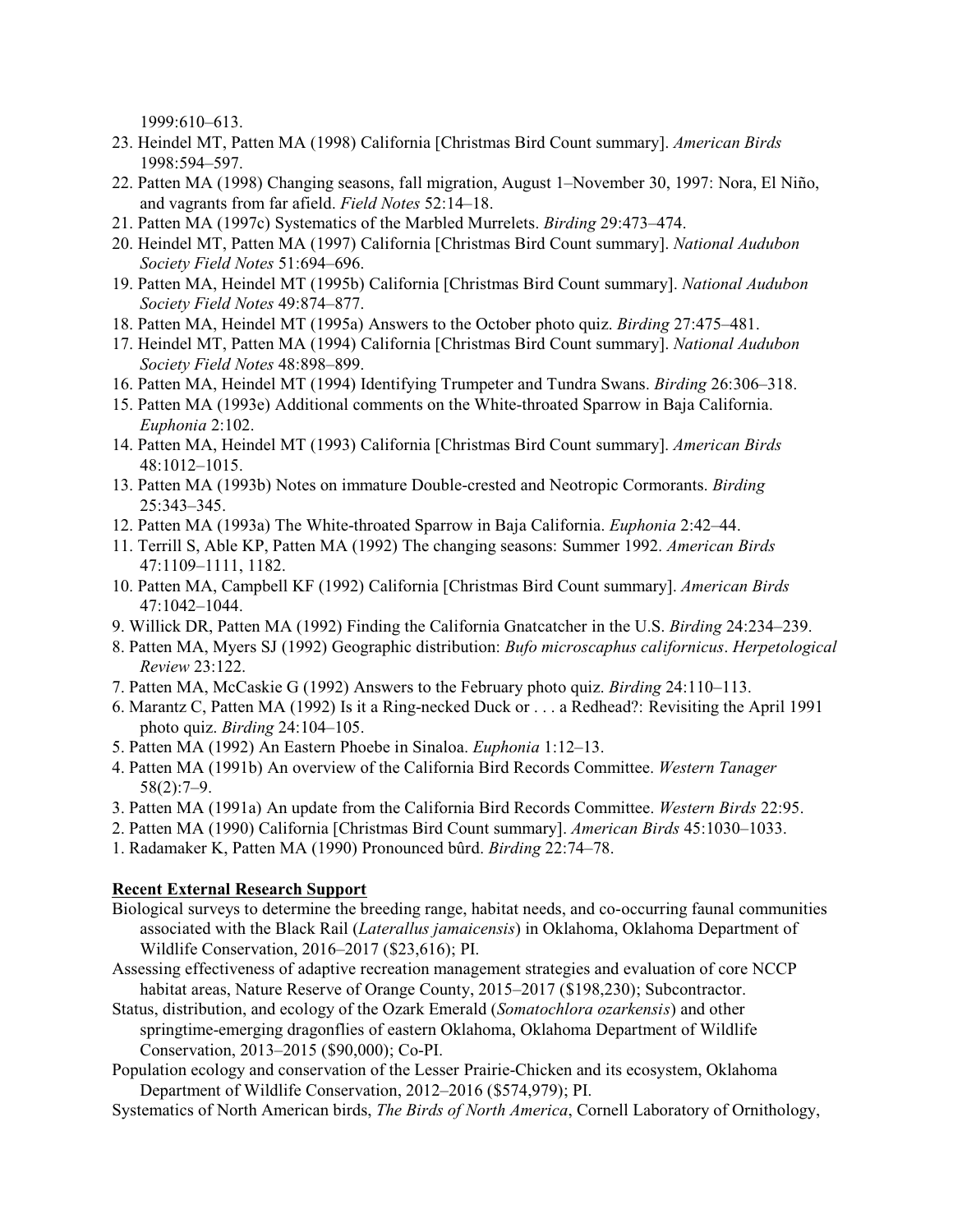2007–present (\$143,400); PI.

- Odonata of Oklahoma: Status, distribution, and biogeography, Oklahoma Biological Survey, 2010–2013 (\$16,632); Co-PI.
- Distribution, abundance, and demography of Bachman's Sparrow in the Oklahoma Ranger District of Ouachita National Forest, United States Forest Service, 2010–2013 (\$32,074); Co-PI.
- Journal editorship (*Condor*), Cooper Ornithological Society, 2008–2013 (\$494,326); PI.
- Effects of human disturbance on mammal activity and occupancy in southern California, Irvine Ranch Conservancy, 2011–2012 (\$8,400); PI.
- Interior Black Rail literature review, United States Fish and Wildlife Service, 2011–2012 (\$9,975); PI.
- Distribution, ecology, and population genetics of the White-tailed Ptarmigan in New Mexico, New Mexico Department of Game and Fish, 2009–2012 (\$36,007); PI.
- Current distribution and status of the Lesser Prairie-Chicken in Oklahoma, Oklahoma Department of Wildlife Conservation, 2009–2012 (\$58,781); PI.
- Fence marking and removal in Texas to benefit Lesser Prairie-Chicken survival, United States Fish and Wildlife Service, 2009–2010 (\$30,700); PI.
- Lesser Prairie-Chicken surveys in Ellis County, Oklahoma, and Lipscomb County, Texas, Berrendo Wind Energy, 2010 (\$22,869); PI.
- Habitat Conservation Plan for the Whooping Crane and Lesser Prairie Chicken, American Wind Energy Association & Western EcoSystems Technology, 2009–2010 (\$31,923); Co-PI.
- Lesser Prairie-Chicken surveys at potential wind energy sites, Arrowhead Energy, 2009 (\$7523); PI.
- Conservation ecology of the Lesser Prairie-Chicken, National Fish and Wildlife Foundation, 2005–2009 (\$50,000); PI.
- Monitoring the efficacy of fence marking to reduce mortality of the Lesser Prairie-Chicken in western Oklahoma, Wolf Creek Foundation, 2007–2008 ( \$14,852); PI.
- Spring migrant bird inventory and Lesser Prairie-Chicken survey on the Four Canyon Preserve, The Nature Conservancy, 2007 (\$3975); PI.
- Voluntary removal and marking of selected fences in Beaver and Ellis Counties, Oklahoma, and Lipscomb County, Texas, to reduce collisions by Lesser Prairie-Chickens, United States Fish and Wildlife Service, Private Stewardship Grant, 2005–2007 (\$77,000); PI.
- Avian inventory of the Four Canyon Preserve, The Nature Conservancy, 2005 (\$3481); PI.
- Oklahoma Winter Bird Atlas, Oklahoma Department of Wildlife Conservation, 2004–2008 (\$163,000); Co-PI.
- Fence marking and removal to reduce Lesser Prairie-Chicken mortality, United States Fish and Wildlife Service, Private Stewardship Grant, 2004–2007 (\$130,800); Co-PI.

## **Service – Editing and Reviewing**

Systematics Editor, *The Birds of North America*, February 2007–present

- Editorial Board, *Studies in Avian Biology*, July 2013–present
- Editorial Board, *Collabra*, November 2015–present

Associate Editor, *Journal of Biogeography*, January 2007–December 2015

Editor-in-Chief, *Condor*, July 2008–June 2013

Associate Editor, *Western Birds*, August 2002–January 2008

Editor, *North American Birds*, November 1999–April 2001

Ad-hoc Manuscript Reviewer: *Acta Oecologica*, *African Journal of Biotechnology*, *American Midland Naturalist*, *American Naturalist*, *Avian Biology Research*, *Auk*, *Behavioral Ecology*, *Biodiversity and Conservation*, *Biological Conservation*, *Bird Study*, *BMC Biology*, *BMC Ecology*, *BMC Evolutionary Biology*, *Canadian Journal of Zoology*, *Condor*, *Conservation Biology*, *Ecography*, *Ecology*, *Ecology and Evolution*, *Ecosphere*, *Ecosystems*, *Endangered Species Research*, *Environmental Management*, *Environmental Monitoring and Assessment*, *Evolution*, *Evolutionary Applications*, *Evolutionary Ecology*, *Freshwater Science*, *Global Change Biology*, *Global Ecology and*